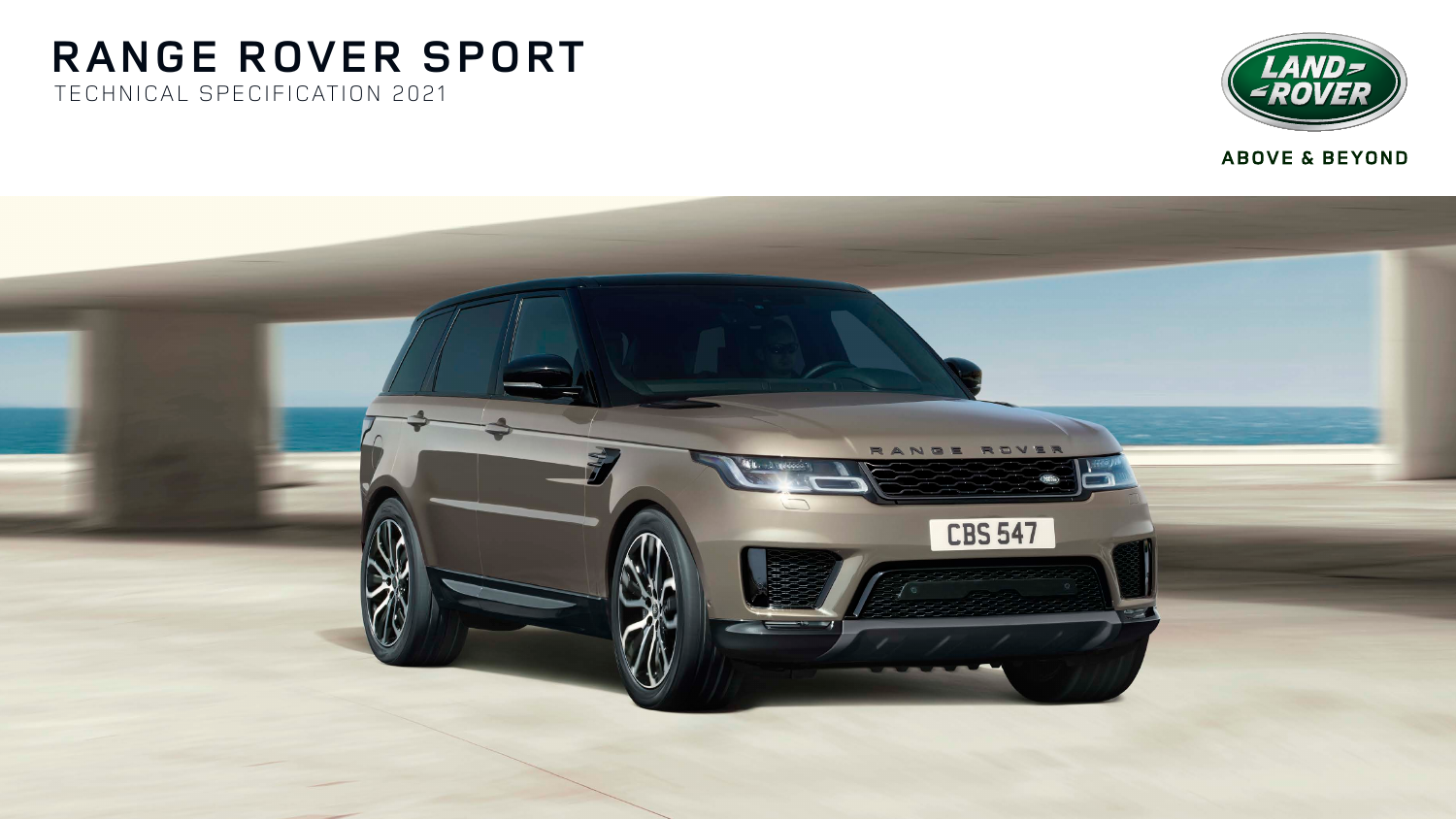## **ENGINES**

#### Configure your Range Rover Sport at landrover.com

|                                          |             |                 | <b>DIESEL MHEV</b>       |                            |                          |                            |                          |                           |                            |
|------------------------------------------|-------------|-----------------|--------------------------|----------------------------|--------------------------|----------------------------|--------------------------|---------------------------|----------------------------|
| <b>POWERTRAIN</b>                        |             |                 | D <sub>250</sub>         |                            | D300                     |                            | <b>D350</b>              |                           |                            |
| Mild Hybrid Electric Vehicle (MHEV)      |             |                 |                          |                            |                          |                            |                          |                           |                            |
| Transmission                             |             |                 |                          | Automatic                  |                          | Automatic                  |                          | Automatic                 |                            |
| <b>Driveline</b>                         |             |                 | All Wheel Drive (AWD)    |                            | All Wheel Drive (AWD)    |                            | All Wheel Drive (AWD)    |                           |                            |
| Maximum power (PS/kW/rpm)                |             |                 | 249 (183)/4.000          |                            | 300 (221)/4.000          |                            |                          | 350 (258)/4.000           |                            |
| Maximum torque (Nm/rpm)                  |             |                 | $600/1.250 - 2.250$      |                            | $650/1.500 - 2.500$      |                            |                          | $700/1.500 - 3.000$       |                            |
| Capacity (cc)                            |             |                 | 2.997                    |                            | 2.997                    |                            | 2.997                    |                           |                            |
| No, of cylinders/Valves per cylinder     |             |                 |                          | 6/4                        |                          | 6/4                        |                          | 6/4                       |                            |
| Cylinder layout                          |             |                 |                          | Longitudinal I6            |                          | Longitudinal I6            |                          | Longitudinal I6           |                            |
| Bore/stroke (mm)                         |             |                 |                          | 83/92,32                   |                          | 83/92,32                   |                          | 83/92,32                  |                            |
| Compression ratio (:1)                   |             |                 | 15,5                     |                            | 15,5                     |                            | 15,5                     |                           |                            |
| FUEL ECONOMY - NEDC EQUIVALENT (NEDC2)** |             | <b>CLASS A</b>  | <b>CLASS B</b>           | <b>CLASS A*</b>            | <b>CLASS B*</b>          | <b>CLASS C</b>             | <b>CLASS A</b>           | <b>CLASS C</b>            |                            |
|                                          | Urban       | $1/100km$ (mpg) | 10,4(27,2)               | 10,6(26,6)                 | 10,4(27,2)               | 10,6(26,6)                 | 11,5(24,6)               | 11,4(24,8)                | 11,5(24,6)                 |
| NEDC <sub>2</sub>                        | Extra Urban | l/100km (mpg)   | 5,9(47,9)                | 6,0(47,1)                  | 5,9(47,9)                | 6,0(47,1)                  | 6,5(43,5)                | 6,0(47,1)                 | 6,5(43,5)                  |
| Consumption                              | Combined    | $1/100km$ (mpg) | 7,6 (37,2)               | 7,7 (36,7)                 | 7,6 (37,2)               | 7,7 (36,7)                 | 8,3(34,0)                | 8,0(35,3)                 | 8,3(34,0)                  |
|                                          | Urban       | g/km            | 275                      | 280                        | 275                      | 280                        | 304                      | 300                       | 304                        |
| NEDC <sub>2</sub><br>$CO2$ Emissions     | Extra Urban | g/km            | 155                      | 159                        | 156                      | 159                        | 171                      | 158                       | 170                        |
|                                          | Combined    | g/km            | 199                      | 203                        | 200                      | 204                        | 220                      | 210                       | 220                        |
| <b>FUEL ECONOMY - WLTP<sup>+</sup></b>   |             |                 |                          |                            |                          |                            |                          |                           |                            |
|                                          | Low         | l/100km (mpg)   |                          | $13,2 - 13,9(21,5 - 20,4)$ |                          | $13,2 - 13,9(21,4 - 20,3)$ |                          |                           | $14,6 - 15,1(19,3 - 18,7)$ |
|                                          | Medium      | $1/100km$ (mpg) | $7,6 - 8,4(37,0 - 33,8)$ |                            | $7,7 - 8,4(36,9 - 33,5)$ |                            | $8,3 - 8,8(33,9 - 32,2)$ |                           |                            |
| <b>WLTP</b><br>Consumption               | <b>High</b> | $1/100km$ (mpg) |                          | $6,6 - 7,5(42,6 - 37,6)$   |                          | $6,7 - 7,6(42,3 - 37,1)$   |                          | $7,3 - 8,1 (38,6 - 35,1)$ |                            |
|                                          | Extra High  | $1/100km$ (mpg) |                          | $8,2 - 9,1(34,6 - 31,0)$   | $8,3 - 9,2(34,2 - 30,5)$ |                            | $8,9 - 9,6(31,8 - 29,5)$ |                           |                            |
|                                          | Combined    | l/100km (mpg)   | $8,3 - 9,1(34,2 - 31,0)$ |                            | $8,3 - 9,2(34,0 - 30,7)$ |                            | $9,1 - 9,7(31,2 - 29,2)$ |                           |                            |
| <b>WLTP</b>                              | Low         | g/km            |                          | $346 - 364$                |                          | $346 - 366$                |                          | $384 - 397$               |                            |
|                                          | Medium      | g/km            | $201 - 220$              |                            | $201 - 222$              |                            | $219 - 230$              |                           |                            |
|                                          | <b>High</b> | g/km            | $174 - 197$              |                            | $175 - 200$              |                            | $192 - 211$              |                           |                            |
| $CO2$ Emissions                          | Extra High  | g/km            |                          | $215 - 239$                | $217 - 243$              |                            | $233 - 252$              |                           |                            |
|                                          | Combined    | g/km            |                          | $217 - 239$                |                          | $218 - 242$                |                          | $238 - 254$               |                            |
|                                          |             |                 |                          |                            |                          |                            |                          |                           |                            |

#### ■ Standard

Class A (20"-22" wheels with all season tyres), Class B (19" wheels and 22" wheels on SVR), Class C (21"-22" wheels with summer tyres and 21" all-season tyres on SVR).

\*Figures shown are without Active Roll Control (ARC). Figures may vary with ARC fitted.

\*\*The figures provided are NEDC2 calculated from official manufacturer's WLTP tests in accordance with EU legislation. For comparison purposes only. Real world figures may differ.  $CO<sub>2</sub>$  and fuel economy figures may vary according to factors such as driving styles, environmental conditions, load, wheel fitment and accessories fitted. NEDC2 are figures calculated using a Government formula from WLTP figures equivalent to what they would have been under the old NEDC test. The correct tax treatment can then be applied.

† The figures provided are as a result of official manufacturer's tests in accordance with EU legislation. For comparison purposes only. Real world figures may differ. CO<sub>2</sub> and fuel economy figures may vary according to factors such as driving styles, environmental conditions, load, wheel fitment and accessories fitted.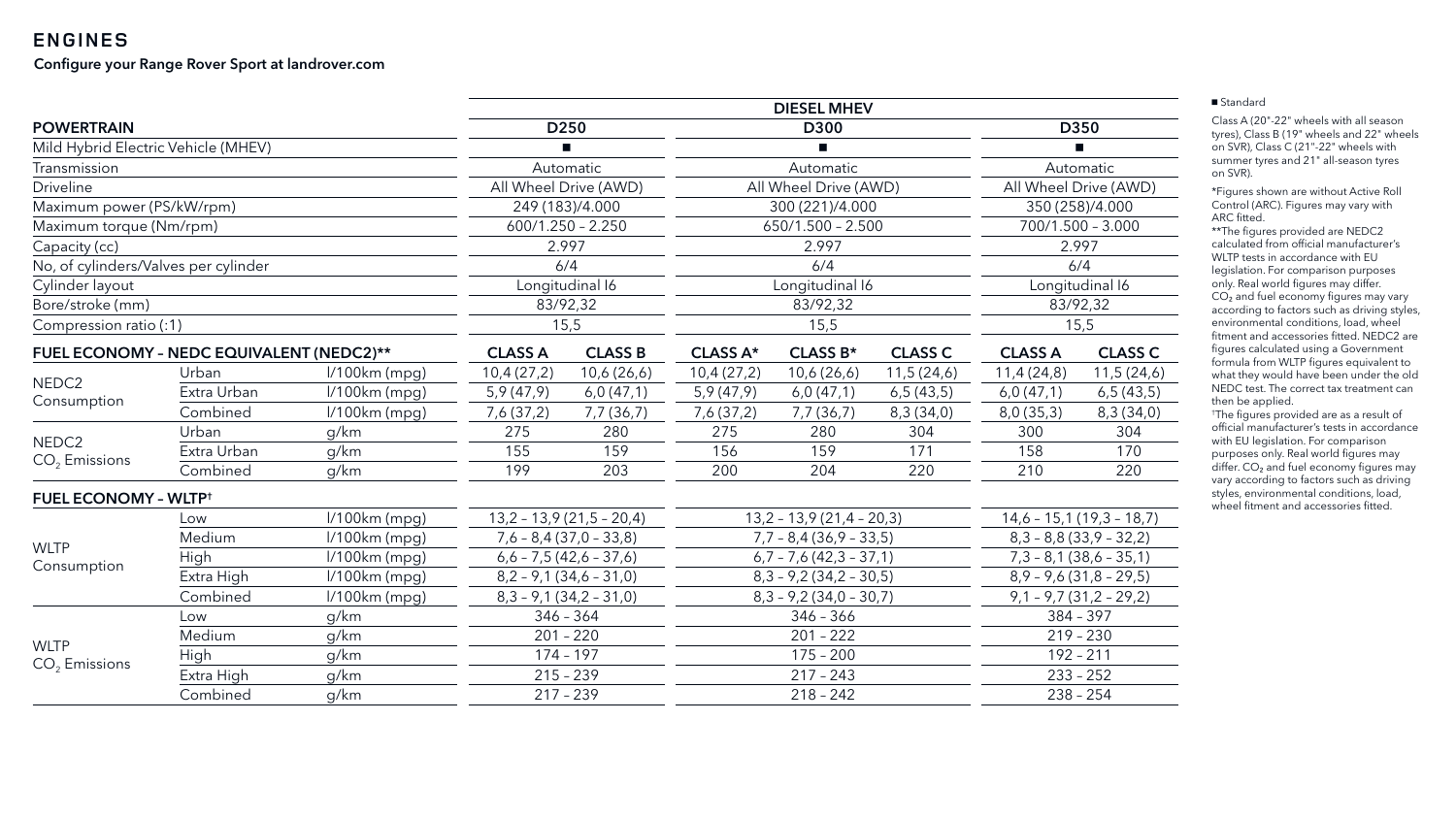|                                                                                 | <b>DIESEL MHEV</b>            |                               |                               |  |  |  |
|---------------------------------------------------------------------------------|-------------------------------|-------------------------------|-------------------------------|--|--|--|
| <b>FUEL ECONOMY - continued</b>                                                 | D <sub>250</sub>              | D300                          | D350<br>86                    |  |  |  |
| Fuel tank capacity - useable litres                                             | 86                            | 86                            |                               |  |  |  |
| Selective Catalytic Reduction Filter/<br>Gasoline Particulate Filter (SCRF/GPF) |                               |                               |                               |  |  |  |
| <b>PERFORMANCE</b>                                                              |                               |                               |                               |  |  |  |
| Acceleration (secs) 0-100 km/h (0-60mph)                                        | 8,5(8,0)                      | 7,3(6,9)                      | 6,9(6,5)                      |  |  |  |
| Maximum speed km/h (mph)                                                        | 209 (130)                     | 209 (130)                     | 225 (140)                     |  |  |  |
| <b>BRAKES</b>                                                                   |                               |                               |                               |  |  |  |
| Front type                                                                      | Ventilated disc               | Ventilated disc               | Ventilated disc               |  |  |  |
| Front diameter (mm)                                                             | 363                           | 363                           | 380                           |  |  |  |
| Rear type                                                                       | Ventilated disc               | Ventilated disc               | Ventilated disc               |  |  |  |
| Rear diameter (mm)                                                              | 350                           | 350                           | 365                           |  |  |  |
| Park Brake                                                                      | Integrated into brake caliper | Integrated into brake caliper | Integrated into brake caliper |  |  |  |
| WEIGHTS (kg)*                                                                   |                               |                               |                               |  |  |  |
| Unladen weight (EU)**                                                           | 2.278                         | 2.278                         | 2.278                         |  |  |  |
| Unladen weight (DIN) <sup>+</sup>                                               | 2.203                         | 2.203                         | 2.203                         |  |  |  |
| Gross Vehicle Weight 5 seat/5 + 2 seating (GVW)                                 | 3.100/3.230                   | 3.100/3.230                   | 3.100                         |  |  |  |
| TOWING (kg)                                                                     |                               |                               |                               |  |  |  |
| Unbraked trailer                                                                | 750                           | 750                           | 750                           |  |  |  |
| Maximum towing                                                                  | 3.500                         | 3.500                         | 3.500                         |  |  |  |
| Maximum coupling point (nose weight)                                            | 150                           | 150                           | 150                           |  |  |  |
| Maximum vehicle and trailer combination (5 seat/5 + 2 Seating)                  | 6.600/6.730                   | 6.600/6.730                   | 6.600                         |  |  |  |
| <b>ROOF CARRYING (kg)</b>                                                       |                               |                               |                               |  |  |  |
| Maximum roof load (including cross bars)                                        | 100                           | 100                           | 100                           |  |  |  |

■ Standard

\*Weights reflect vehicles to standard specifications. Optional extras increase weight. \*\*Includes a 75kg driver, full fluids and 90% fuel. † Includes full fluids and 90% fuel.

## **TECHNICAL SPECIFICATION**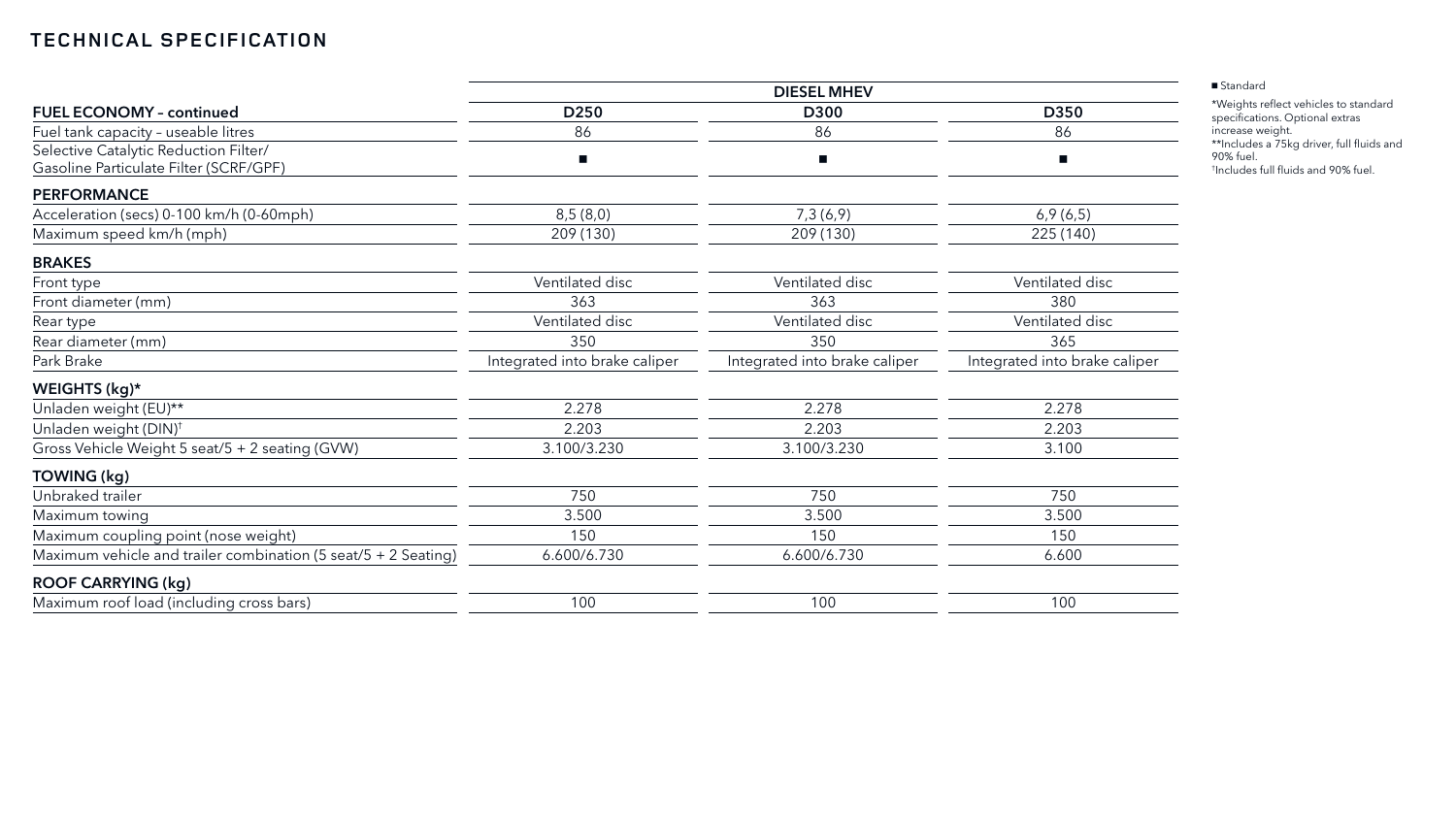## **ENGINES**

| <b>POWERTRAIN</b>                        |             | PETROL PHEV     | <b>PETROL</b>             |                            |                            |                          |  |
|------------------------------------------|-------------|-----------------|---------------------------|----------------------------|----------------------------|--------------------------|--|
|                                          |             | <b>P400e</b>    | <b>P300</b>               |                            | P360                       |                          |  |
| Mild Hybrid Electric Vehicle (MHEV)      |             |                 |                           |                            |                            |                          |  |
| Transmission                             |             |                 | Automatic                 | Automatic                  |                            | Automatic                |  |
| <b>Driveline</b>                         |             |                 | All Wheel Drive (AWD)     | All Wheel Drive (AWD)      |                            | All Wheel Drive (AWD)    |  |
| Maximum power (PS/kW/rpm)                |             |                 | 404 (297)/5.500*          | 300 (221)/5.500            |                            | 360 (265)/5.500 - 6.500  |  |
| Maximum torque (Nm/rpm)                  |             |                 | $640/1.500 - 4.000$       | $400/1.500 - 4.000$        |                            | 495/2.000 - 5.000        |  |
| Capacity (cc)                            |             |                 | 1.997,3                   | 1.997,3                    |                            | 2.996                    |  |
| No, of cylinders/Valves per cylinder     |             |                 | 4/4                       | 4/4                        |                            | 6/4                      |  |
| Cylinder layout                          |             |                 | In-line 4                 | In-line 4                  |                            | Longitudinal I6          |  |
| Bore/stroke (mm)                         |             |                 | 83/92                     | 83/92                      |                            | 83/92                    |  |
| Compression ratio (:1)                   |             |                 | 9,5                       | 9,5                        |                            | 10,5                     |  |
| FUEL ECONOMY - NEDC EQUIVALENT (NEDC2)** |             | <b>CLASS A</b>  | <b>CLASS A</b>            | <b>CLASS B</b>             | <b>CLASS B</b>             |                          |  |
|                                          | Urban       | $1/100km$ (mpg) |                           | 10,6(26,6)                 | 10,7(26,4)                 | 11,6(24,4)               |  |
| NEDC <sub>2</sub><br>Consumption         | Extra Urban | $1/100km$ (mpg) |                           | 8,4 (33,6)                 | 8,5(33,2)                  | 7,8 (36,2)               |  |
|                                          | Combined    | $1/100km$ (mpg) | 3,4(83,1)                 | 9,2(30,7)                  | 9,3(30,4)                  | 9,2(30,7)                |  |
|                                          | Urban       | g/km            |                           | 241                        | 242                        | 268                      |  |
| NEDC <sub>2</sub><br>$CO2$ Emissions     | Extra Urban | g/km            | $-$                       | 190                        | 192                        | 181                      |  |
|                                          | Combined    | g/km            | 72                        | 209                        | 211                        | 213                      |  |
| <b>FUEL ECONOMY - WLTP<sup>+</sup></b>   |             |                 |                           |                            |                            |                          |  |
|                                          | Low         | $1/100km$ (mpg) | $-$                       |                            | $14,3 - 15,2(19,8 - 18,6)$ | $\overline{\phantom{0}}$ |  |
|                                          | Medium      | $1/100km$ (mpg) | $-$                       | $10,7 - 11,6(26,5 - 24,3)$ |                            | $-$                      |  |
| <b>WLTP</b>                              | High        | $1/100km$ (mpg) | $-$                       | $9,3 - 10,3(30,3 - 27,5)$  |                            | $-$                      |  |
| Consumption                              | Extra High  | $1/100km$ (mpg) | $-$                       | $11,3 - 12,4(24,9 - 22,8)$ |                            | $\overline{\phantom{m}}$ |  |
|                                          | Combined    | $1/100km$ (mpg) | $3,2 - 3,9 (88,3 - 73,0)$ | $11,0 - 11,9(25,7 - 23,6)$ |                            |                          |  |
|                                          | Low         | g/km            |                           |                            | $322 - 343$                | $-$                      |  |
|                                          | Medium      | g/km            | $-$                       | $240 - 262$                |                            | $-$                      |  |
| <b>WLTP</b><br>$CO2$ Emissions           | High        | g/km            | $-$                       | $210 - 231$                |                            | $-$                      |  |
|                                          | Extra High  | g/km            | $-$                       | $256 - 279$                |                            | $-$                      |  |
|                                          | Combined    | g/km            | $72 - 87$                 |                            | $247 - 269$                | $-$                      |  |

■ Standard - Not Available.

Class A (20"-22" wheels with all season tyres), Class B (19" wheels and 22" wheels on SVR), Class C (21"-22" wheels with summer tyres and 21" all-season tyres on SVR).

\*When combined with electric motor \*\*The figures provided are NEDC2 calculated from official manufacturer's WLTP tests in accordance with EU legislation with a fully charged battery. For comparison purposes only. Real world figures may differ.  $CO<sub>2</sub>$ , fuel economy, energy consumption and range figures may vary according to factors such as driving styles, environmental conditions, load, wheel fitment and accessories fitted. NEDC2 are figures calculated using a Government formula from WLTP figures equivalent to what they would have been under the old NEDC test. The correct tax treatment can then be applied. † The figures provided are as a result of official manufacturer's tests in accordance with EU legislation with a fully charged battery. For comparison purposes only. Real world figures  $m$ ay differ. CO<sub>2</sub>, fuel economy, energy consumption and range figures may vary according to factors such as driving styles, environmental conditions, load, wheel fitment, accessories fitted, actual route and battery condition. Range figures are based upon production vehicle over a standardised route.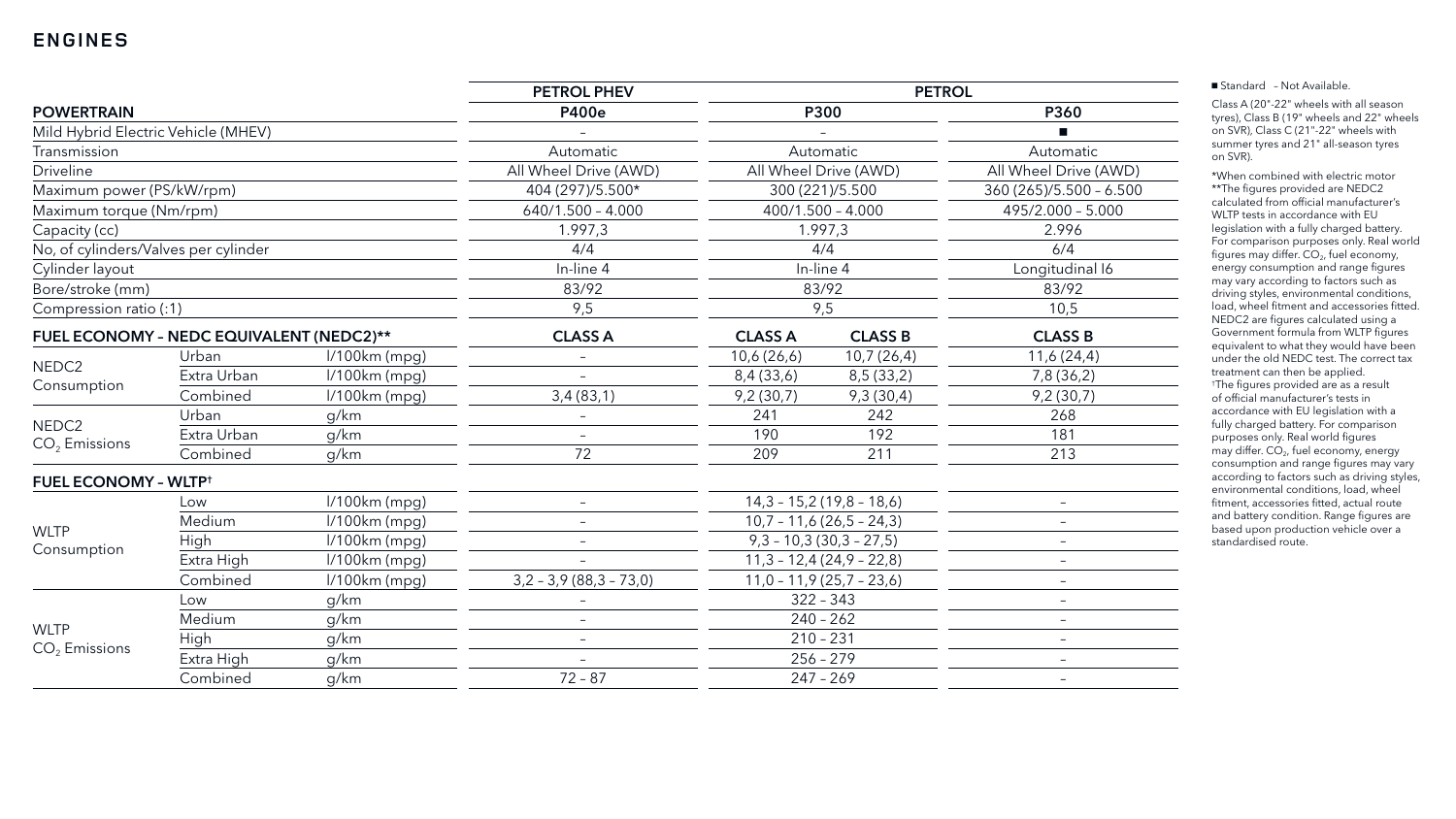## **TECHNICAL SPECIFICATION**

|                                                                                 | <b>PETROL PHEV</b>            | <b>PETROL</b>                 |                               |  |
|---------------------------------------------------------------------------------|-------------------------------|-------------------------------|-------------------------------|--|
| <b>FUEL ECONOMY - continued</b>                                                 | <b>P400e</b>                  | <b>P300</b>                   | P360                          |  |
| Fuel tank capacity - useable litres                                             | 91                            | 104                           | 104                           |  |
| Selective Catalytic Reduction Filter/<br>Gasoline Particulate Filter (SCRF/GPF) |                               |                               |                               |  |
| EV Range Class A Combined (NEDC2*)<br>km/miles                                  | 48/30                         | $\overline{\phantom{m}}$      | $\overline{\phantom{0}}$      |  |
| EV Range TEL Combined (WLTP**)<br>km/miles                                      | 41/25                         | $\overline{\phantom{m}}$      | $\overline{\phantom{0}}$      |  |
| <b>PERFORMANCE</b>                                                              |                               |                               |                               |  |
| Acceleration (secs) 0-100 km/h (0-60mph)                                        | 6,3(5,9)                      | 7,3(7,0)                      | 6,6(6,2)                      |  |
| Maximum speed km/h (mph)                                                        | 220 (137)                     | 201 (125)                     | 209 (130)                     |  |
| <b>ELECTRIC MOTOR DATA</b>                                                      |                               |                               |                               |  |
| Maximum Power PS (kW)                                                           | 143 (105)                     |                               |                               |  |
| Maximum Torque (Nm)                                                             | 275                           |                               |                               |  |
| <b>BRAKES</b>                                                                   |                               |                               |                               |  |
| Front type                                                                      | Ventilated disc               | Ventilated disc               | Ventilated disc               |  |
| Front diameter (mm)                                                             | 380                           | 349                           | 380                           |  |
| Rear type                                                                       | Ventilated disc               | Ventilated disc               | Ventilated disc               |  |
| Rear diameter (mm)                                                              | 365                           | 325                           | 365                           |  |
| Park Brake                                                                      | Integrated into brake caliper | Integrated into brake caliper | Integrated into brake caliper |  |
| WEIGHTS (kg) <sup>+</sup>                                                       |                               |                               |                               |  |
| Unladen weight (EU) <sup>††</sup>                                               | 2.539                         | 2.151                         | 2.285                         |  |
| Unladen weight (DIN) <sup>‡</sup>                                               | 2.464                         | 2.076                         | 2.210                         |  |
| Gross Vehicle Weight 5 seat/5 + 2 seating (GVW)                                 | 3.200                         | 2.900/3.000                   | 3.050/3.175                   |  |
| TOWING (kg)                                                                     |                               |                               |                               |  |
| Unbraked trailer                                                                | 750                           | 750                           | 750                           |  |
| Maximum towing                                                                  | 2.500                         | 3.000                         | 3.500                         |  |
| Maximum coupling point (nose weight)                                            | 100                           | 120                           | 150                           |  |
| Maximum vehicle and trailer combination (5 seat/5 + 2 Seating)                  | 5.700                         | 5.900/6.000                   | 6.550/6.675                   |  |
| <b>ROOF CARRYING (kg)</b>                                                       |                               |                               |                               |  |
| Maximum roof load (including cross bars)                                        | 100                           | 100                           | 100                           |  |

■ Standard - Not Available.

\*The figures provided are NEDC2 calculated from official manufacturer's WLTP tests in accordance with EU legislation with a fully charged battery. For comparison purposes only. Real world figures may differ.  $CO<sub>2</sub>$ , fuel economy, energy consumption and range figures may vary according to factors such as driving styles, environmental conditions, load, wheel fitment and accessories fitted. NEDC2 are figures calculated using a Government formula from WLTP figures equivalent to what they would have been under the old NEDC test. The correct tax treatment can then be applied. \*\*The figures provided are as a result of official manufacturer's tests in accordance with EU legislation with a fully charged battery. For comparison purposes only. Real world figures may differ.  $CO<sub>2</sub>$ , fuel economy, energy consumption and range figures may vary according to factors such as driving styles, environmental conditions, load, wheel fitment, accessories fitted, actual route and battery condition. Range figures are based upon production vehicle over a standardised route. † Weights reflect vehicles to standard specifications. Optional extras increase weight. ††Includes a 75kg driver, full fluids and

90% fuel. ‡ Includes full fluids and 90% fuel.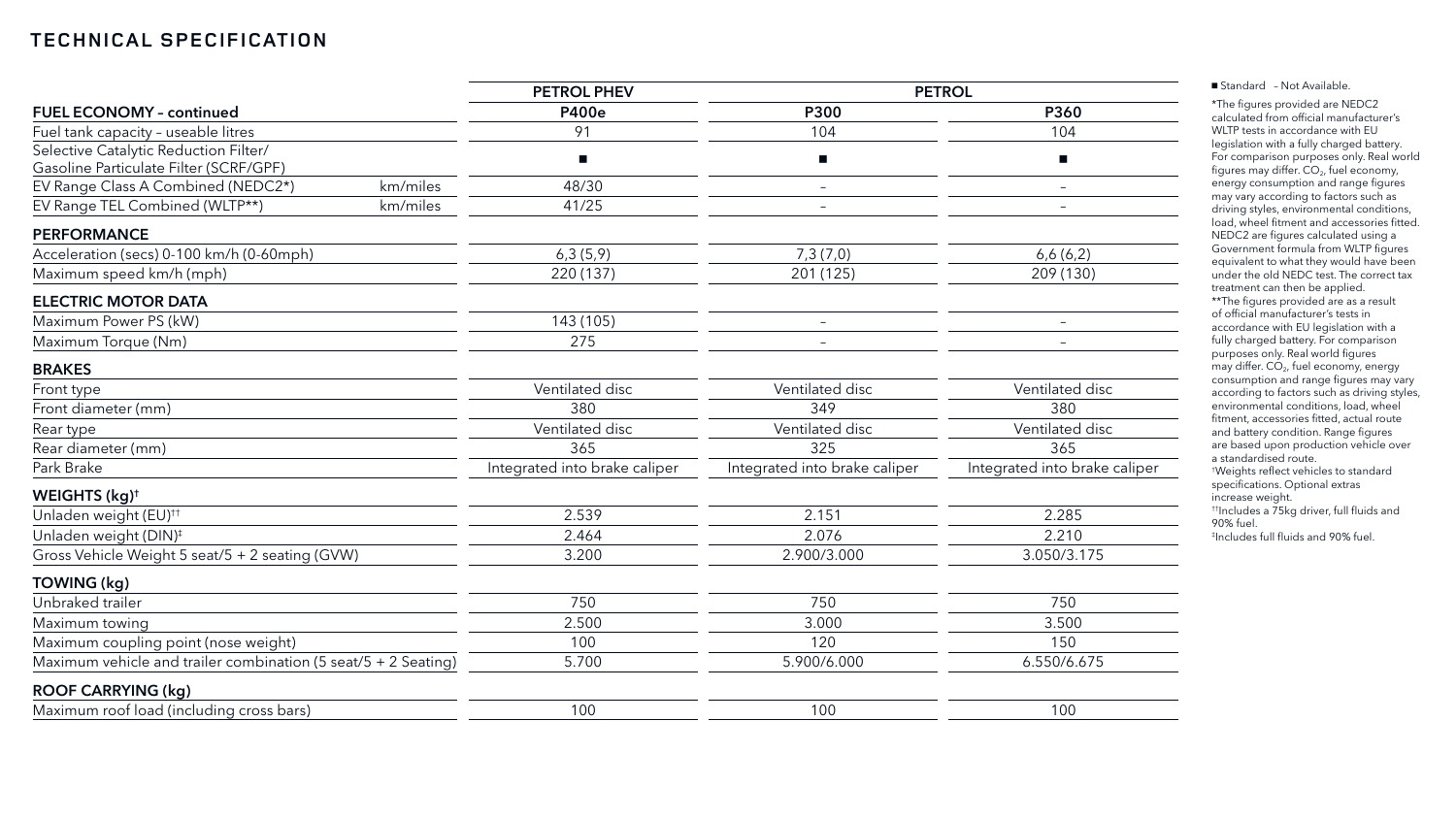## **ENGINES**

| <b>POWERTRAIN</b>                       |                                     |                 | <b>P400</b>                |                            |                | 5,0L V8 SUPERCHARGED    |             |  |
|-----------------------------------------|-------------------------------------|-----------------|----------------------------|----------------------------|----------------|-------------------------|-------------|--|
|                                         | Mild Hybrid Electric Vehicle (MHEV) |                 |                            |                            |                |                         |             |  |
| Transmission                            |                                     |                 | Automatic                  | Automatic                  |                | Automatic               |             |  |
| <b>Driveline</b>                        |                                     |                 | All Wheel Drive (AWD)      | All Wheel Drive (AWD)      |                | All Wheel Drive (AWD)   |             |  |
| Maximum power (PS/kW/rpm)               |                                     |                 | 400 (294)/5.500 - 6.500    | 525 (386)/6.000 - 6.500    |                | 575 (423)/6.000 - 6.500 |             |  |
| Maximum torque (Nm/rpm)                 |                                     |                 | 550/2.000 - 5.000          | $625/2.500 - 5.500$        |                | $700/3.500 - 5.000$     |             |  |
| Capacity (cc)                           |                                     |                 | 2.996                      | 5.000                      |                | 5.000                   |             |  |
| No, of cylinders/Valves per cylinder    |                                     |                 | 6/4                        | 8/4                        |                | 8/4                     |             |  |
| Cylinder layout                         |                                     |                 | Longitudinal I6            | Longitudinal V8            |                | Longitudinal V8         |             |  |
| Bore/stroke (mm)                        |                                     |                 | 83/92                      |                            | 92,5/93        | 92,5/93                 |             |  |
| Compression ratio (:1)                  |                                     |                 | 10,5                       | 9,5                        |                | 9,5                     |             |  |
| FUEL ECONOMY - NEDC EQUIVALENT (NEDC2)* |                                     | <b>CLASS A</b>  | <b>CLASS A</b>             | <b>CLASS C</b>             | <b>CLASS B</b> | <b>CLASS C</b>          |             |  |
|                                         | Urban                               | $1/100km$ (mpg) | 11,7(24,1)                 | 16,8(16,8)                 | 17,4(16,2)     | 16,4(17,2)              | 16,4(17,2)  |  |
| NEDC <sub>2</sub>                       | Extra Urban                         | $1/100km$ (mpg) | 7,7(36,7)                  | 9,7(29,1)                  | 10,0(28,2)     | 10,6(26,6)              | 10,6 (26,6) |  |
| Consumption                             | Combined                            | l/100km (mpg)   | 9,2(30,7)                  | 12,3(23,0)                 | 12,7(22,2)     | 12,8(22,1)              | 12.8(22.1)  |  |
|                                         | Urban                               | g/km            | 266                        | 382                        | 395            | 374                     | 374         |  |
| NEDC <sub>2</sub>                       | Extra Urban                         | g/km            | 176                        | 221                        | 228            | 242                     | 242         |  |
| $CO2$ Emissions                         | Combined                            | g/km            | 209                        | 280                        | 289            | 290                     | 290         |  |
| <b>FUEL ECONOMY - WLTP**</b>            |                                     |                 |                            |                            |                |                         |             |  |
| Low                                     |                                     | $1/100km$ (mpg) | $15,2 - 16,1(18,6 - 17,6)$ | $20,4 - 22,2(13,8 - 12,7)$ |                | 22.5(12.5)              |             |  |
|                                         | Medium                              | $1/100km$ (mpg) | $10,1 - 10,9(28,1 - 25,9)$ | $13,5 - 14,6(20,9 - 19,4)$ |                | 14,6 (19,4)             |             |  |
| <b>WLTP</b>                             | High                                | $1/100km$ (mpg) | $8,5 - 9,5(33,1 - 29,8)$   | $11,7 - 12,5(24,2 - 22,6)$ |                | 12,6(22,4)              |             |  |
| Consumption                             | Extra High                          | $1/100km$ (mpg) | $10,2 - 11,5(27,6 - 24,6)$ | $12,7 - 13,5(22,3 - 20,9)$ |                | 13,6(20,8)              |             |  |
|                                         | Combined                            | I/100km (mpg)   | $10,3 - 11,4(27,4 - 24,9)$ | $13,6 - 14,6(20,8 - 19,4)$ |                | 14,7(19,3)              |             |  |
|                                         | Low                                 | g/km            | $345 - 365$                | $460 - 501$                |                | 509                     |             |  |
|                                         | Medium                              | g/km            | $228 - 247$                | $306 - 329$                |                | 329                     |             |  |
| <b>WLTP</b>                             | High                                | g/km            | $193 - 215$                | $263 - 281$                |                | 284                     |             |  |
| $CO2$ Emissions                         | Extra High                          | g/km            | $232 - 260$                | $286 - 304$                |                | 307                     |             |  |
|                                         | Combined                            | g/km            | $234 - 258$                |                            | $306 - 329$    |                         | 331         |  |
|                                         |                                     |                 |                            |                            |                |                         |             |  |

| Automatic               |                |  |  |  |  |  |  |
|-------------------------|----------------|--|--|--|--|--|--|
| All Wheel Drive (AWD)   |                |  |  |  |  |  |  |
| 575 (423)/6.000 - 6.500 |                |  |  |  |  |  |  |
| 700/3.500 - 5.000       |                |  |  |  |  |  |  |
| 5.000                   |                |  |  |  |  |  |  |
| 8/4                     |                |  |  |  |  |  |  |
| Longitudinal V8         |                |  |  |  |  |  |  |
| 92,5/93                 |                |  |  |  |  |  |  |
| 9,5                     |                |  |  |  |  |  |  |
| CLASS B                 | <b>CLASS C</b> |  |  |  |  |  |  |
| 5,4 (17,2)              | 16,4 (17,2)    |  |  |  |  |  |  |
| 0,6 (26,6)              | 10,6 (26,6)    |  |  |  |  |  |  |
| 2,8 (22,1)              | 12.8 (22.1)    |  |  |  |  |  |  |
| 374                     | 374            |  |  |  |  |  |  |
| 242                     | 242            |  |  |  |  |  |  |
| 290                     | 290            |  |  |  |  |  |  |
|                         |                |  |  |  |  |  |  |
| 22.5(12.5)              |                |  |  |  |  |  |  |
| 14,6 (19,4)             |                |  |  |  |  |  |  |
| 12,6 (22,4)             |                |  |  |  |  |  |  |
| 13,6 (20,8)             |                |  |  |  |  |  |  |
| 14,7 (19,3)             |                |  |  |  |  |  |  |
| 509                     |                |  |  |  |  |  |  |
| 320                     |                |  |  |  |  |  |  |

■ Standard - Not Available.

\*\*The figures provided are as a result of official manufacturer's tests in accordance with EU legislation. For comparison purposes only. Real world figures may differ. CO<sub>2</sub> and fuel economy figures may vary according to factors such as driving styles, environmental conditions, load, wheel fitment and accessories fitted.

Class A (20"-22" wheels with all season tyres), Class B (19" wheels and 22" wheels on SVR), Class C (21"-22" wheels with summer tyres and 21" all-season tyres on SVR).

\*The figures provided are NEDC2 calculated from official manufacturer's WLTP tests in accordance with EU legislation. For comparison purposes only. Real world figures may differ.  $CO<sub>2</sub>$  and fuel economy figures may vary according to factors such as driving styles, environmental conditions, load, wheel fitment and accessories fitted. NEDC2 are figures calculated using a Government formula from WLTP figures equivalent to what they would have been under the old NEDC test. The correct tax treatment can then be applied.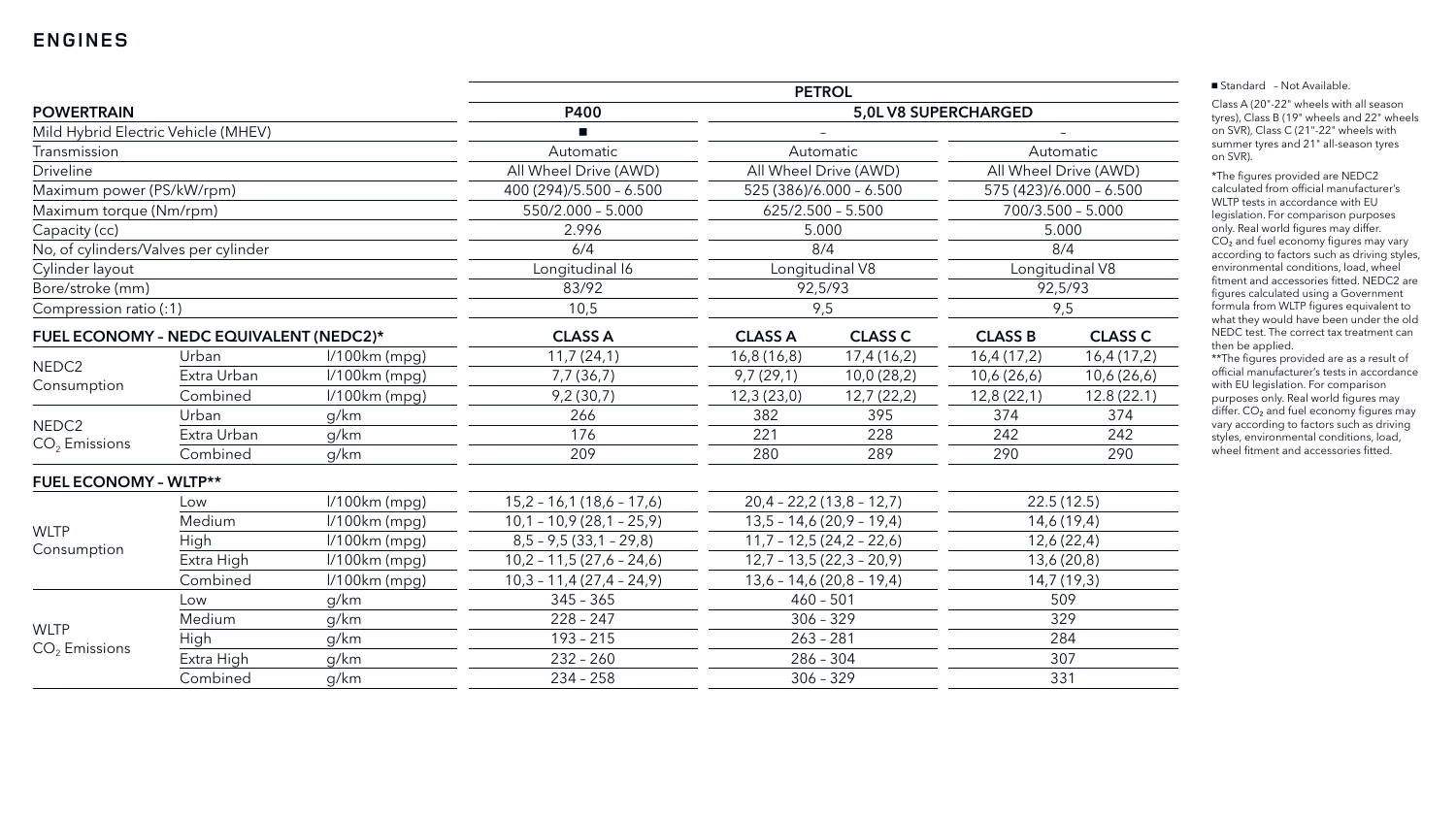## **TECHNICAL SPECIFICATION**

|                                                                                 | <b>PETROL</b>                 |                               |                               |  |  |  |
|---------------------------------------------------------------------------------|-------------------------------|-------------------------------|-------------------------------|--|--|--|
| <b>FUEL ECONOMY - continued</b>                                                 | P400                          | 5,0L V8 SUPERCHARGED          |                               |  |  |  |
| Fuel tank capacity - useable litres                                             | 104                           | 104                           | 104                           |  |  |  |
| Selective Catalytic Reduction Filter/<br>Gasoline Particulate Filter (SCRF/GPF) | $\blacksquare$                |                               |                               |  |  |  |
| <b>PERFORMANCE</b>                                                              |                               |                               |                               |  |  |  |
| Acceleration (secs) 0-100 km/h (0-60mph)                                        | 5,9(5,6)                      | 5,3(5,0)                      | 4,5(4,3)                      |  |  |  |
| Maximum speed km/h (mph)                                                        | 225 (140)                     | 250/225* (155/140*)           | 283 (176)                     |  |  |  |
| <b>BRAKES</b>                                                                   |                               |                               |                               |  |  |  |
| Front type                                                                      | Ventilated disc               | Ventilated disc               | Ventilated disc               |  |  |  |
| Front diameter (mm)                                                             | 380                           | 380                           | 380                           |  |  |  |
| Rear type                                                                       | Ventilated disc               | Ventilated disc               | Ventilated disc               |  |  |  |
| Rear diameter (mm)                                                              | 365                           | 365                           | 365                           |  |  |  |
| Park Brake                                                                      | Integrated into brake caliper | Integrated into brake caliper | Integrated into brake caliper |  |  |  |
| WEIGHTS (kg)**                                                                  |                               |                               |                               |  |  |  |
| Unladen weight (EU) <sup>+</sup>                                                | 2.285                         | 2.390                         | 2.377                         |  |  |  |
| Unladen weight (DIN) <sup>++</sup>                                              | 2.210                         | 2.315                         | 2.302                         |  |  |  |
| Gross Vehicle Weight 5 seat/5 + 2 seating (GVW)                                 | 3.050/3.175                   | 3.100/3.250                   | 3.000                         |  |  |  |
| TOWING (kg)                                                                     |                               |                               |                               |  |  |  |
| Unbraked trailer                                                                | 750                           | 750                           | 750                           |  |  |  |
| Maximum towing                                                                  | 3.500                         | 3.500                         | 3.000                         |  |  |  |
| Maximum coupling point (nose weight)                                            | 150                           | 150                           | 120                           |  |  |  |
| Maximum vehicle and trailer combination (5 seat/5 + 2 Seating)                  | 6.550/6.675                   | 6.600/6.750                   | 6.000                         |  |  |  |
| <b>ROOF CARRYING (kg)</b>                                                       |                               |                               |                               |  |  |  |
| Maximum roof load (including cross bars)                                        | 100                           | 100                           | 100                           |  |  |  |

#### ■ Standard

\*With optional 5 + 2 seating.

\*\*Weights reflect vehicles to standard specifications. Optional extras increase weight. † Includes a 75kg driver, full fluids and

90% fuel.

††Includes full fluids and 90% fuel.